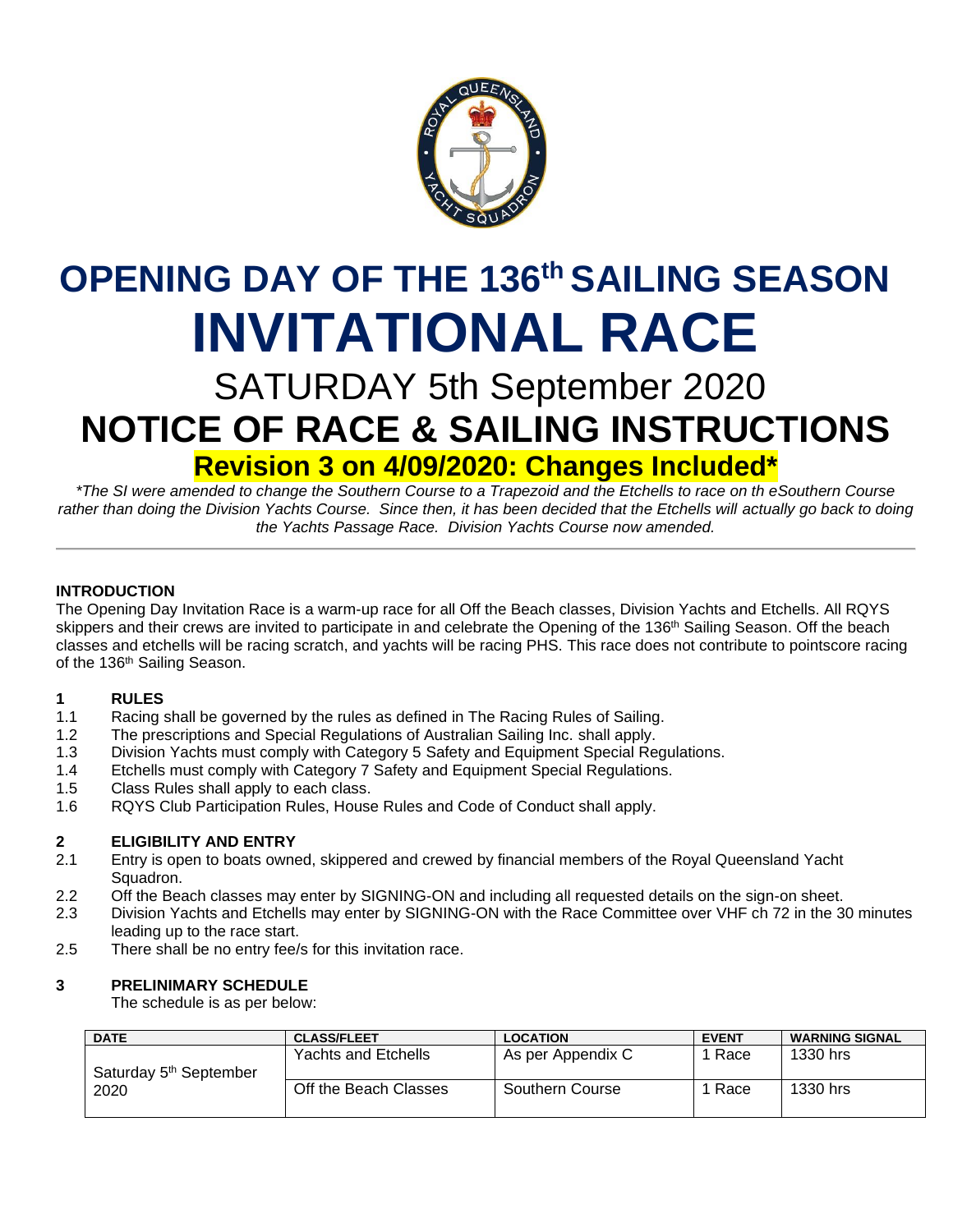**INVITATIONAL RACE**

#### **4 SAILING INSTRUCTIONS**

The Sailing Instructions are incorporated into this Race Document.

#### **5 NOTICES TO COMPETITORS**

Notices to competitors shall be posted on the [official online notice board.](https://www.rqys.com.au/sailingnoticeboard/)

#### **6 SIGNALS MADE ASHORE**

- 6.1 Signals made ashore shall be displayed on the official flag pole located adjacent to the RQYS VIP Docks.
- 6.2 When flag AP is displayed ashore, '1 minute' is replaced with 'not less than 45 minutes' in the race signal AP.
- 6.3 When a visual signal is displayed over a course flag or class flag, it applies to that course area/class only.

#### **7 CLASS FLAGS**

Class flags shall be:

| <b>FLEET</b>                                              | <b>FLAG</b>                    |  |  |  |
|-----------------------------------------------------------|--------------------------------|--|--|--|
| <b>Southern Course</b>                                    |                                |  |  |  |
| <b>Boards</b>                                             | <b>Numeral Pennant 1</b>       |  |  |  |
| Fast Monohulls (VX Ones, 29ers and more)                  | <b>Numeral Pennant 2</b>       |  |  |  |
| Medium Monohulls (Flying 11s, all Lasers, Finns and more) | <b>Numeral Pennant 3</b>       |  |  |  |
| Junior Monohulls (All Optimists and more)                 | <b>Numeral Pennant 4</b>       |  |  |  |
| <b>Multihulls</b>                                         | <b>Numeral Pennant 5</b>       |  |  |  |
| <b>Starting in Northern Course Area</b>                   |                                |  |  |  |
| <b>Division Yachts</b>                                    | <b>Numeral Pennant 1</b>       |  |  |  |
| <b>Multihulls</b>                                         | <b>Numeral Pennant 5</b>       |  |  |  |
| <b>Etchells</b>                                           | White with Blue Class Insignia |  |  |  |

#### **8 RACING AREA**

The racing areas are shown in Appendix A.

#### **9 COURSES and MARKS**

- 9.1.1 OTB Classes courses and marks shall be Trapazoid Configuration as described in Appendix B.
- 9.2 Division Yachts and Etchells courses and navigation marks will be nominated from Appendix C over VHF ch 72, by the Race Committee Vessel.

#### **10 THE START**

- 10.1 OTB Classes: The starting line shall be between a staff displaying an orange flag on the start/finish vessel (yellow shark cat) at the starboard end and the course side of the port-end starting mark.
- 10.2 Division Yachts and Etchells: The starting line will be between a staff displaying an orange flag on the race committee vessel (Vic Frizzell, 10.5m Steber) at the starboard end and an orange buoy at the port end approximately 300m to 800m from the outer Manly Harbour Leads.
- 10.3 To alert boats that a race or sequence of races shall begin soon, the orange starting line flag shall be displayed with one (1) sound at least five (5) minutes before a warning signal is made.
- 10.4 Boats whose warning signal has not been made shall avoid the starting area during the starting sequence for other classes.
- 10.5 A boat starting later than four (4) minutes after her starting signal shall be scored Did Not Start without a hearing. This changes RRS A4 and A5.

#### **11 CHANGE TO THE NEXT LEG OF THE COURSE (Southern Course)**

- 11.1 To change the next leg of the course, the race committee shall lay a new mark (or change the finish line) and remove the original mark as soon as practicable.
- 11.2 When in a subsequent change a new mark is replaced it shall be replaced by an original mark.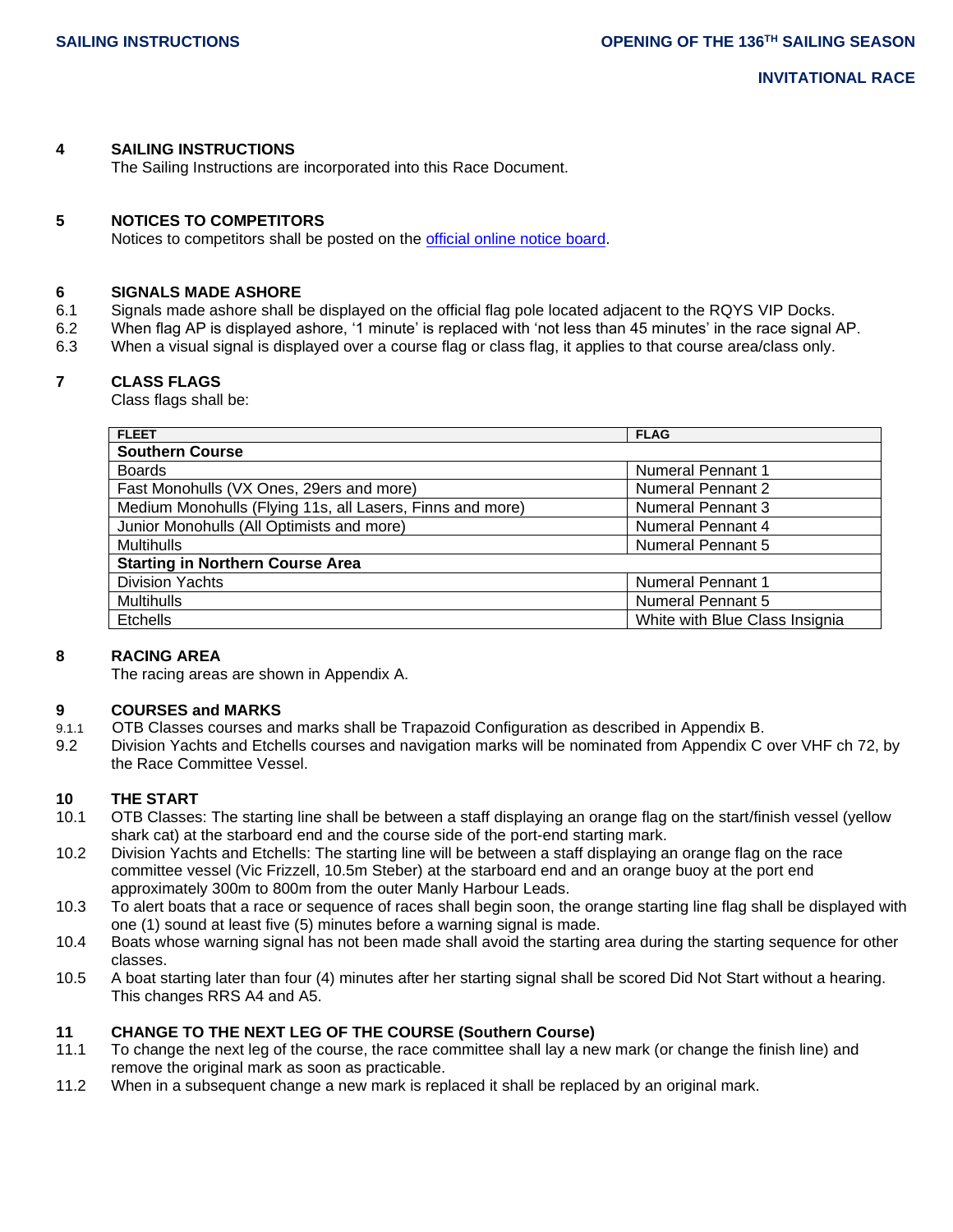#### **12 THE FINISH**

- 12.1 OTB Classes: The finish line shall between a staff displaying a blue flag from the start/finish vessel on the port-end and the course side of the starboard-end finishing mark.
- 12.2 Boats shall not pass through the Start or Finish lines unless starting or finishing. Passing through the start/finish lines if not finishing or starting shall be deemed an obstruction.
- 12.3 Division Yachts and Etchells: The finishing line will be between a staff displaying an orange flag on the race committee vessel and an orange buoy at the port end approximately 300-800m from the outer Manly Harbour Leads.

#### **13 PENALTY SYSTEM (Southern Course)**

For the catamarans, Finns and sailboards RRS 44.1 is changed so that the Two-Turns Penalty is replaced by the One-Turn Penalty.

#### **14 TIME LIMITS**

- 14.1 The time limit for the first boat in each class for the Southern Course shall be 80 minutes.
- 14.2 Boats failing to finish within 15 minutes after the first boat sails the course and finishes shall be scored Did Not Finish without a hearing. This changes RRS 35, A4 and A5.
- 14.3 The time limit for the first boat in the Division Yachts and Etchells shall be 1600 hrs.
- 14.4 Division Yachts and Etchells failing to finish before 1600 hrs, shall be scored Did Not Finish (DNF) without a hearing. This changes RRS 35, A4 AND A5.

#### **15 SCORING and HANDICAPS**

- 15.1 The Low Point System specified in RRS Appendix A shall apply.
- 15.2 The Yachts and Etchells racing shall be scored using the following handicap systems
	- Division Yachts PHS determined by Handicap Committee
		- Etchells Scratch
		- Off the Beach Scratch
- 15.3 Three (3) entries in a class/category/division shall constitute a scoring division.

#### **16 SAFETY REGULATIONS**

- 16.1 All skippers shall SIGN ON before racing each day and SIGN OFF at the earliest possible time after the completion of racing (but not later than the end of protest time) as per SI 2 (Eligibility and Entry).
- 16.2 The skipper of a boat that retires or does not intend to continue racing is required to SIGN OFF immediately on return to shore.
- 16.3 A boat that retires from a race shall notify the race committee as soon as possible.
- 16.4 Competitors shall comply with harbour bylaws:
- 16.4.1 All sailing vessels shall give way to powered vessels at all times whilst inside the Manly Boat Harbour.
- 16.4.2 Once outside the Manly Boat Harbour, competitors are to as soon as possible stay outside of the main channel, keeping clear of powered vessels. 16.4.3 No Spinnakers are to be flown in the Manly Harbour 6-knot area.

#### **17 DISCLAIMER OF LIABILITY**

Competitors participate in the series entirely at their own risk. See RRS Rule 4, Decision to Race. The organising authority shall not accept any liability for material damage or personal injury or death sustained in conjunction with or prior to, during, or after the series.

#### **18 INSURANCE**

Each participating boat shall be insured with valid third-party liability insurance with a minimum cover of \$10 million.

#### **19 FURTHER INFORMATION**

For further information please contact RQYS Sailing Office – 07 3396 8666 or sailing@rqys.com.au [View RQYS Website](http://www.rqys.com.au/)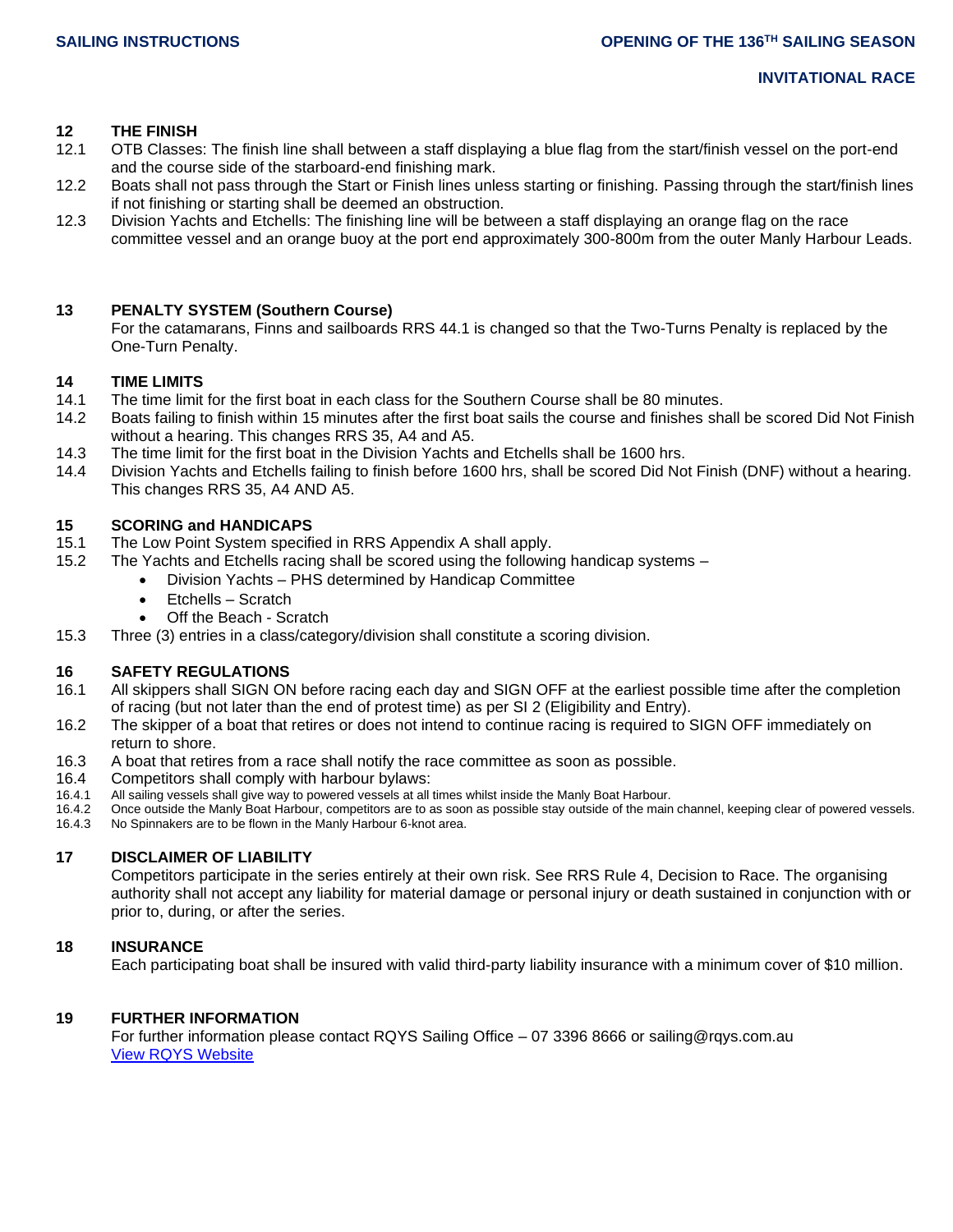**INVITATIONAL RACE**

APPENDIX A **RACE / START AREAS**

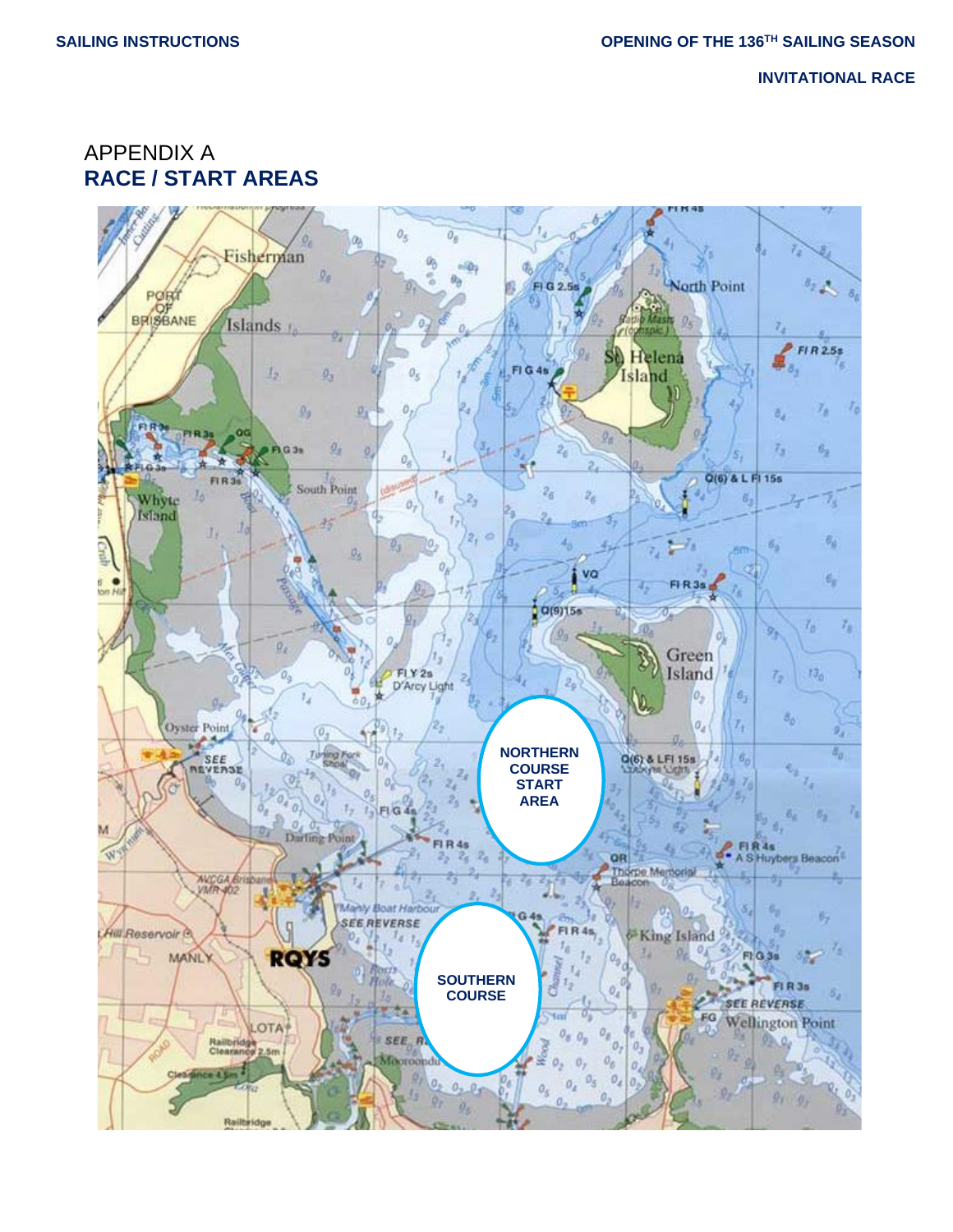# APPENDIX B **SOUTHERN COURSE (OTB CLASSES) DIAGRAM**

| <b>CODE</b>  | <b>COURSE</b>                                  | <b>MARKS DESCRIPTION</b>                                  |
|--------------|------------------------------------------------|-----------------------------------------------------------|
| $\mathbf{I}$ | Start $-1 - 4s/4p - 1 - 2 - 3p - 5 - 1$ Finish | Marks 1, 5: Yellow Inflatables'                           |
| 01           | $Start - 1 - 2 - 3p - 5 - Finish$              | Mark 2: Purple Inflatable                                 |
| 02           | Start $-1 - 2 - 3s/3p - 2 - 3p - 5 - F$ in sh  | Start Pin, Finish Pin, 3s/3p &<br>4s/4p: Orange Teardrops |
|              |                                                | Change Mark: Black and White<br>Inflatable                |